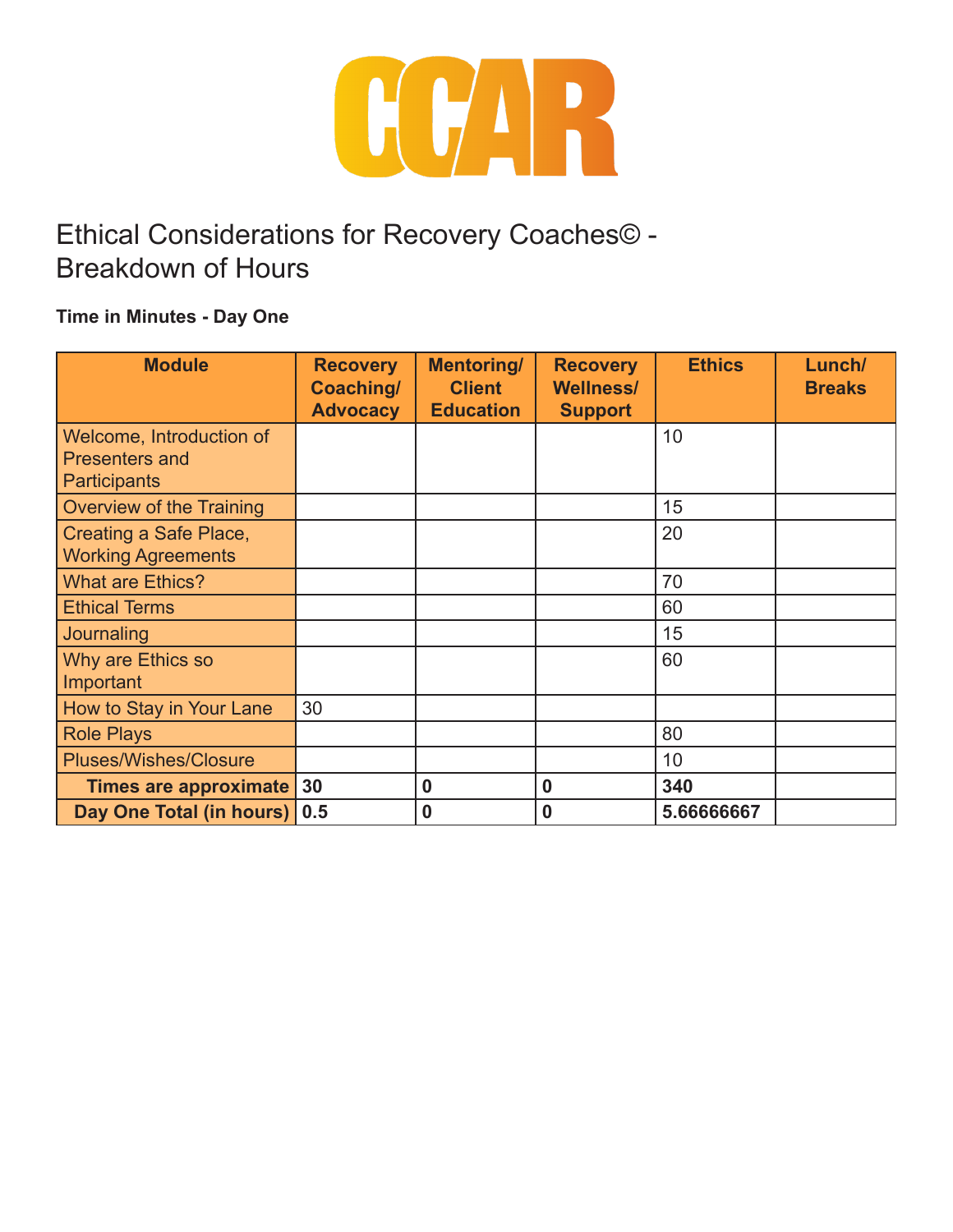

#### **Time in Minutes - Day Two**

| <b>Module</b>                                             | <b>Recovery</b><br>Coaching/<br><b>Advocacy</b> | <b>Mentoring/</b><br><b>Client</b><br><b>Education</b> | <b>Recovery</b><br><b>Wellness/</b><br><b>Support</b> | <b>Ethics</b> | Lunch/<br><b>Breaks</b> |
|-----------------------------------------------------------|-------------------------------------------------|--------------------------------------------------------|-------------------------------------------------------|---------------|-------------------------|
| Welcome, Agenda, and<br>Reconnection                      |                                                 |                                                        |                                                       | 20            |                         |
| <b>Huddles and Mingles/</b><br><b>Review of Day One</b>   |                                                 |                                                        |                                                       | 30            |                         |
| <b>Review of Working</b><br><b>Agreements</b>             |                                                 |                                                        |                                                       | 10            |                         |
| <b>Core Recovery Values and</b><br><b>Ethical Conduct</b> |                                                 |                                                        |                                                       | 30            |                         |
| <b>Ethical Considerations</b>                             |                                                 |                                                        |                                                       | 30            |                         |
| <b>Difference Between Wants</b><br>vs. Needs              |                                                 |                                                        |                                                       | 40            |                         |
| <b>What is Decision Making</b>                            |                                                 |                                                        |                                                       | 35            |                         |
| <b>Zones of Decision Making</b><br>for a Recovery Coach   |                                                 |                                                        |                                                       | 30            |                         |
| Reconnection/Journaling                                   |                                                 |                                                        |                                                       | 10            |                         |
| <b>Case Studies</b>                                       |                                                 |                                                        |                                                       | 60            |                         |
| <b>Legal Issues</b>                                       |                                                 |                                                        |                                                       | 15            |                         |
| <b>Your Decision Making</b><br><b>Process</b>             |                                                 |                                                        |                                                       | 15            |                         |
| <b>Your Personal Code of</b><br><b>Ethics</b>             |                                                 |                                                        |                                                       | 40            |                         |
| <b>Pluses/Wishes/Closure</b>                              |                                                 |                                                        |                                                       | 5             |                         |
| Times are approximate                                     | $\mathbf 0$                                     | $\bf{0}$                                               | $\bf{0}$                                              | 370           |                         |
| <b>Day Two Total (in hours)</b>                           | $\boldsymbol{0}$                                | $\bf{0}$                                               | $\mathbf 0$                                           | 6.16666667    |                         |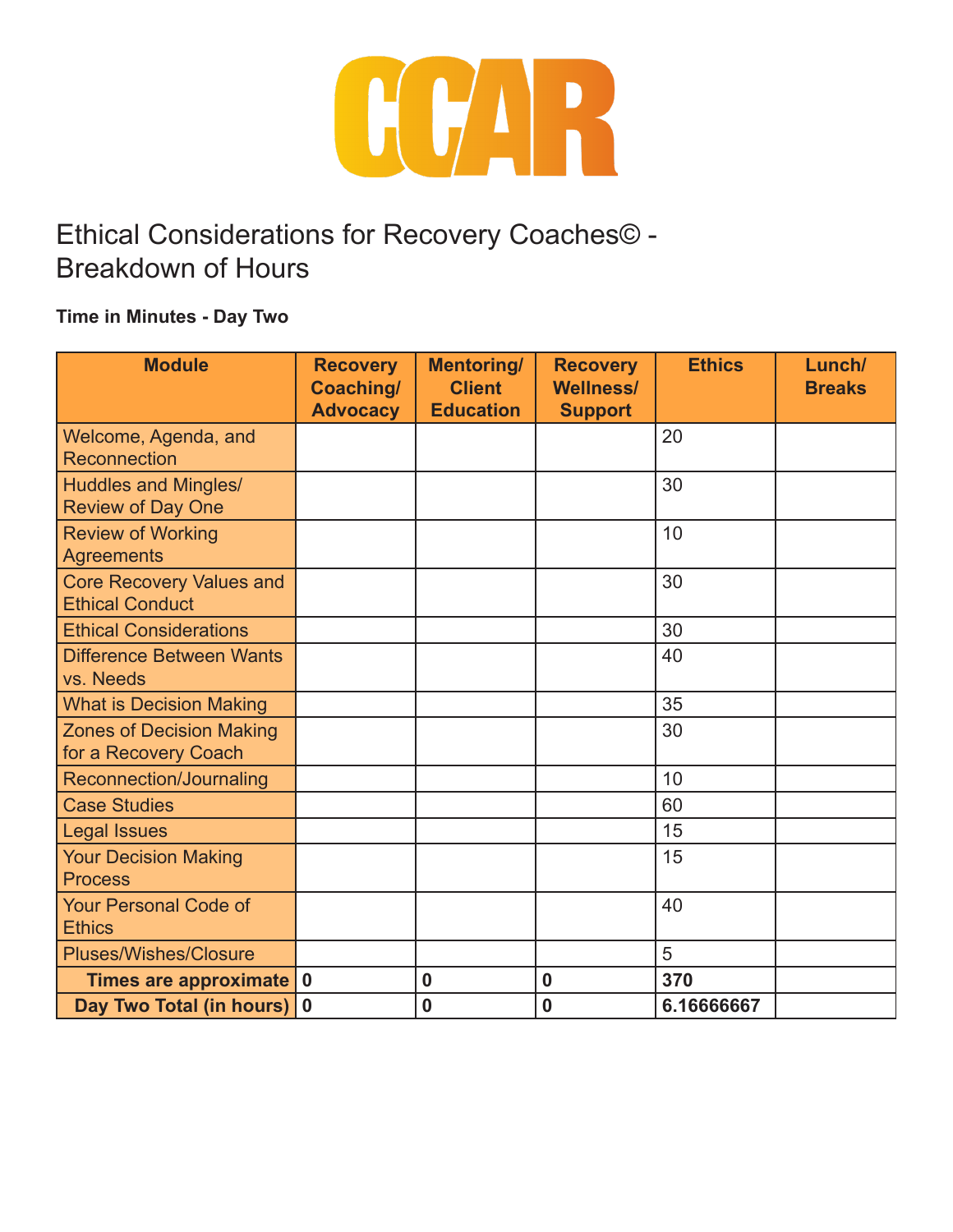

#### **Time in Minutes - Day Three**

| <b>Module</b>                                           | <b>Recovery</b><br>Coaching/<br><b>Advocacy</b> | <b>Mentoring/</b><br><b>Client</b><br><b>Education</b> | <b>Recovery</b><br><b>Wellness/</b><br><b>Support</b> | <b>Ethics</b> | Lunch/<br><b>Breaks</b> |
|---------------------------------------------------------|-------------------------------------------------|--------------------------------------------------------|-------------------------------------------------------|---------------|-------------------------|
| Welcome, Agenda, and<br>Reconnection                    |                                                 |                                                        |                                                       | 5             |                         |
| <b>Huddles and Mingles/</b><br><b>Review of Day Two</b> |                                                 |                                                        |                                                       | 25            |                         |
| <b>Review of Working</b><br><b>Agreements</b>           |                                                 |                                                        |                                                       | 5             |                         |
| <b>Personal and Social</b><br><b>Perspectives</b>       |                                                 |                                                        |                                                       | 80            |                         |
| Organizations and<br><b>Relationships</b>               |                                                 |                                                        |                                                       | 80            |                         |
| <b>SMART Goal</b>                                       |                                                 |                                                        |                                                       | 30            |                         |
| <b>Closing Activity</b>                                 |                                                 |                                                        |                                                       | 25            |                         |
| Times are approximate                                   | $\boldsymbol{0}$                                | $\boldsymbol{0}$                                       | 0                                                     | 250           |                         |
| Day Three Total 0<br>(in hours)                         |                                                 | $\bf{0}$                                               | $\bf{0}$                                              | 4.16666667    |                         |